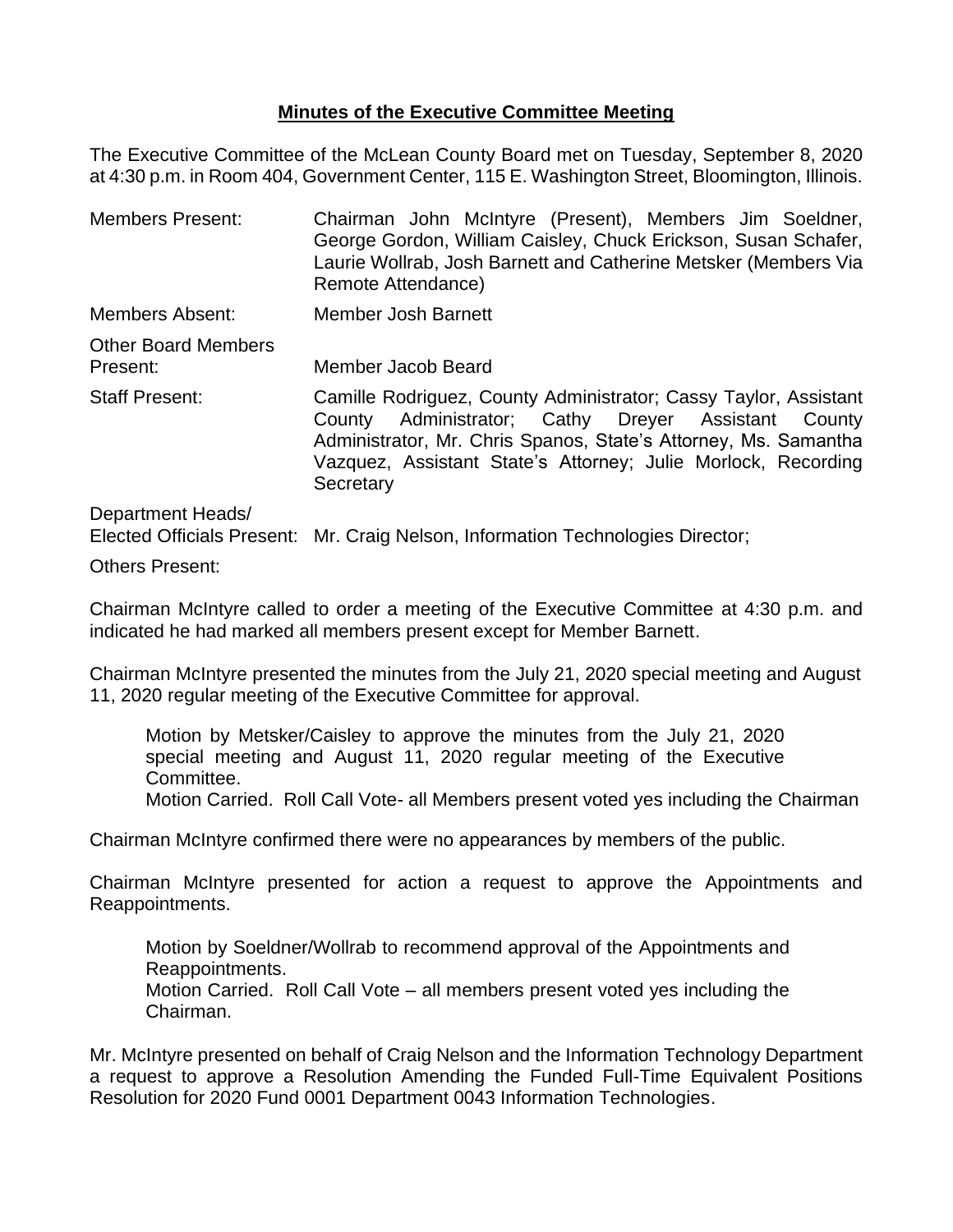Executive Committee Minutes September 8, 2020 Page **2** of **7**

> Motion by Schafer/Gordon to recommend the purchase of contact tracing laptops from Dell under joint purchasing contract. Motion Carried. Roll Call Vote - all members present voted yes including the Chairman.

Ms. Susan Schafer, Chairman of the Health Committee indicated they had nothing for action today but might have items for the Board next week. Chairman McIntyre asked if there were any questions, hearing none, he thanked her.

Mr. William Caisley Chairman of the Transportation committee indicated they had no items for action today but would have items for the Board next week. Chairman McIntyre asked if there were any questions; hearing none, he thanked him.

Chairman McIntyre recognized Mr. Soeldner who indicated he had a couple of questions for the Health Committee. Mr. Soeldner asked for an update on the number of contact tracers. He also stated that numbers have jumped in the last month and indicated that the biggest numbers are in the younger age groups. He asked what interaction we had with ISU before they decided to allow students to return to campus. Mr. McIntyre indicated that those questions should be asked of the Board of Health or the Director of the Health Department, but asked Ms. Rodriguez if she could assist. Ms. Rodriguez indicated that throughout the pandemic our community partners have reached out to her to request the presence of the Health Department Director, Jessica McKnight, at certain meetings including the Chamber of Commerce and Town and City meetings. She stated she was not sure ISU had reached out directly to have us participate in the discussion about whether or not students should come back. She stated that businesses, school districts through Regional Office of Education, municipalities, and others attend the Emergency Operation Center meeting each week and we all receive the same science. She stated that the science says we should socially distance, wash our hands and wear our face coverings. She stated all business have had to approach it differently, for example the Town and the City took steps to assist Restaurants with outside seating.

Ms. Rodriguez stated the role and the responsibility of the Health Department is prevention and to provide education, but they also work to keep the community free of food borne illness and do contact tracing, which has always existed. She stated our community has been open to calling the Health Department and Administration. She stated that everyone must do their part and take personal responsibility; which includes not going to large group functions that place yourself and others at risk. She said people look to the Health Department for guidance and answers and the Health Department has been giving the answers: wear your mask, don't gather in large groups and wash your hands. She said at times she was sure that has not been the answer people want to hear, but it is the advice we are giving because contact tracing alone will not solve the problem. Ms. Rodriguez stated that contact tracing is vital and has been done for other diseases but now we are headed into flu season so need to be aware of our individual responsibilities.

Ms. Schafer stated the Health Department can not tell ISU to not bring their students back, but also need to remember that even if ISU did not bring these students back to the dorms,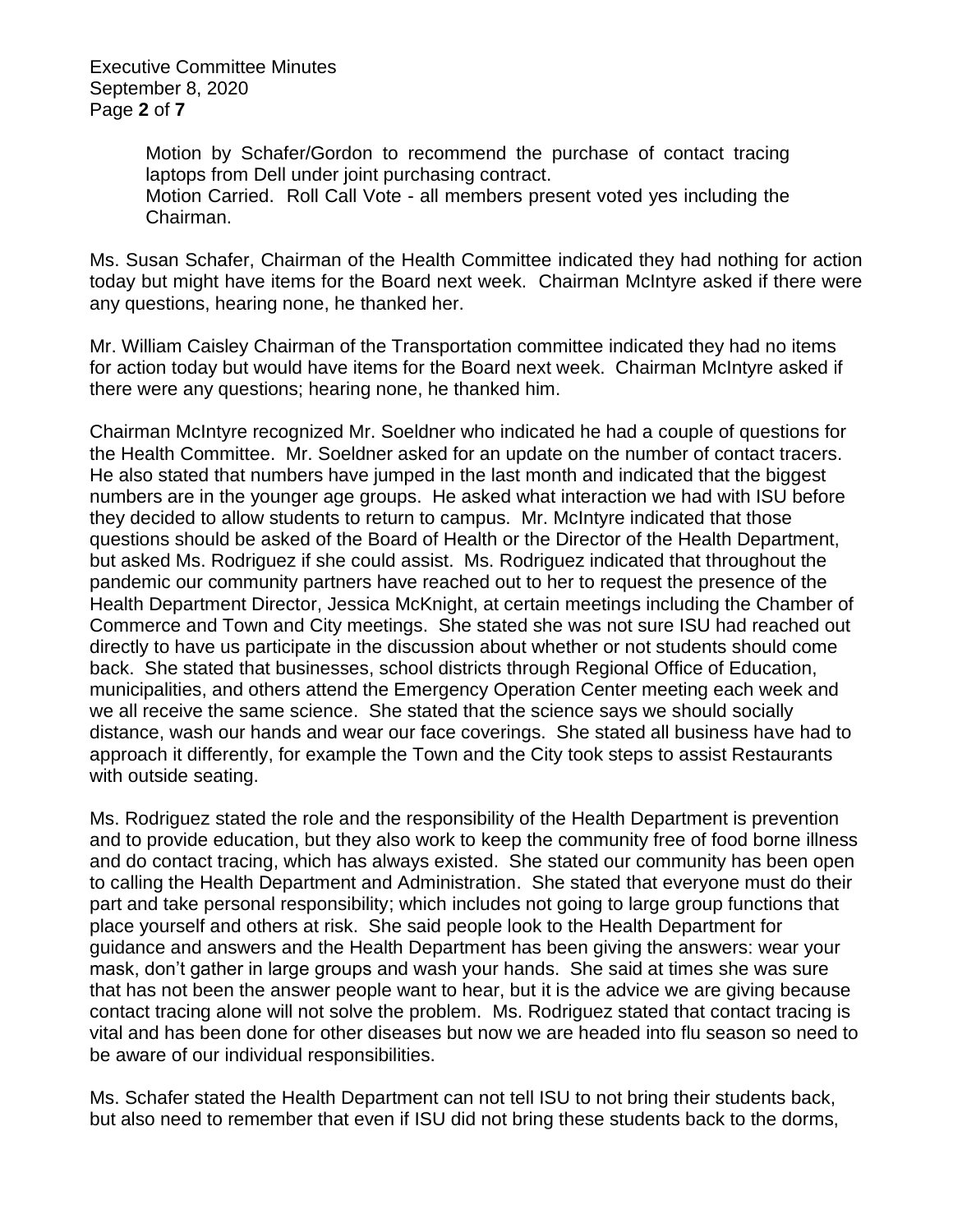Executive Committee Minutes September 8, 2020 Page **3** of **7**

many of the students have leases and the landlords were not letting them out of the leases, so the students returned. She stated she felt ISU had a plan utilizing some of the information they were getting from the CDC and probably trying to utilize their nursing college, but their plan fell through. She said she did not feel there was anything we could have done to prevent that.

Mr. Caisley asked how many contact tracers we have who are working on this investigation and if there have been any results of the investigation as to how this disease is being communicated, such as locations. Mr. McIntyre indicated a couple of weeks ago they had a meeting with Ms. Rodriguez, the Director of our Health Department individuals from ISU where they discussed these issues and announced we had received grant funding to help with contact tracing. He reminded members that the tracers needed to be hired and trained, so could not be able to provide services overnight. He indicated we had enough tracers before and the increase in numbers happened so quickly we could not have increased our contact tracers that quickly. He indicated that it has been compounded because individuals did not know who they had contact with. He said the Health Department is hiring and continues to hire, but there are only so much they can do. He agreed with Ms. Schafer and President Dietz that the students already had leases in place and many of them wanted to come here even if they attended classes virtually. He said the Health Department and Administration has been in contact with ISU and other leaders of this community and made sure they had information. He stated organizations and businesses have to make their own decisions. He said he was getting tired of the criticism of our Health Department as they have been working very hard through this pandemic. He said to say they have failed is uncalled for and unprofessional for anyone to say. He stated that someone had said we were all in this together, but he had not seen that even with our own Board members. He stated individuals are looking around just to find fault with things and he felt they needed to reconsider their actions.

Ms. Rodriguez stated that through the grant we were supposed to add about 40 contact tracers which would bring us up to a total of 50, and she believed half of those had been hired but she would check on that number and send any updates.

Mr. Erickson stated he felt Chairman McIntyre, the County Administrator and the Health Department have done a great job. He stated our numbers were very good until the students returned. He said he is happy that the students are back and thanked them for their efforts before and now as they work to mitigate this pandemic. Mr. Erickson agreed with Mr. McIntyre about making statements. Mr. Erickson indicated he had a constituent ask him what he could do to shut down ISU and he told the constituent there was nothing he could do even if he wanted to, which he didn't. He thanked Chairman McIntyre, Director Jessica McKnight, County Administrator Rodriguez and all the businesses and people in McLean County who had done a great job to keep the numbers low through the month of August.

Ms. Wollrab agreed we did a great job until August. She stated the situation is different now and she felt we should be reassessing our approach and she felt we are doing that. She stated she was a little concerned about the message that strongly emphasized personal responsibility. She provided the example of the days when people smoked in bars and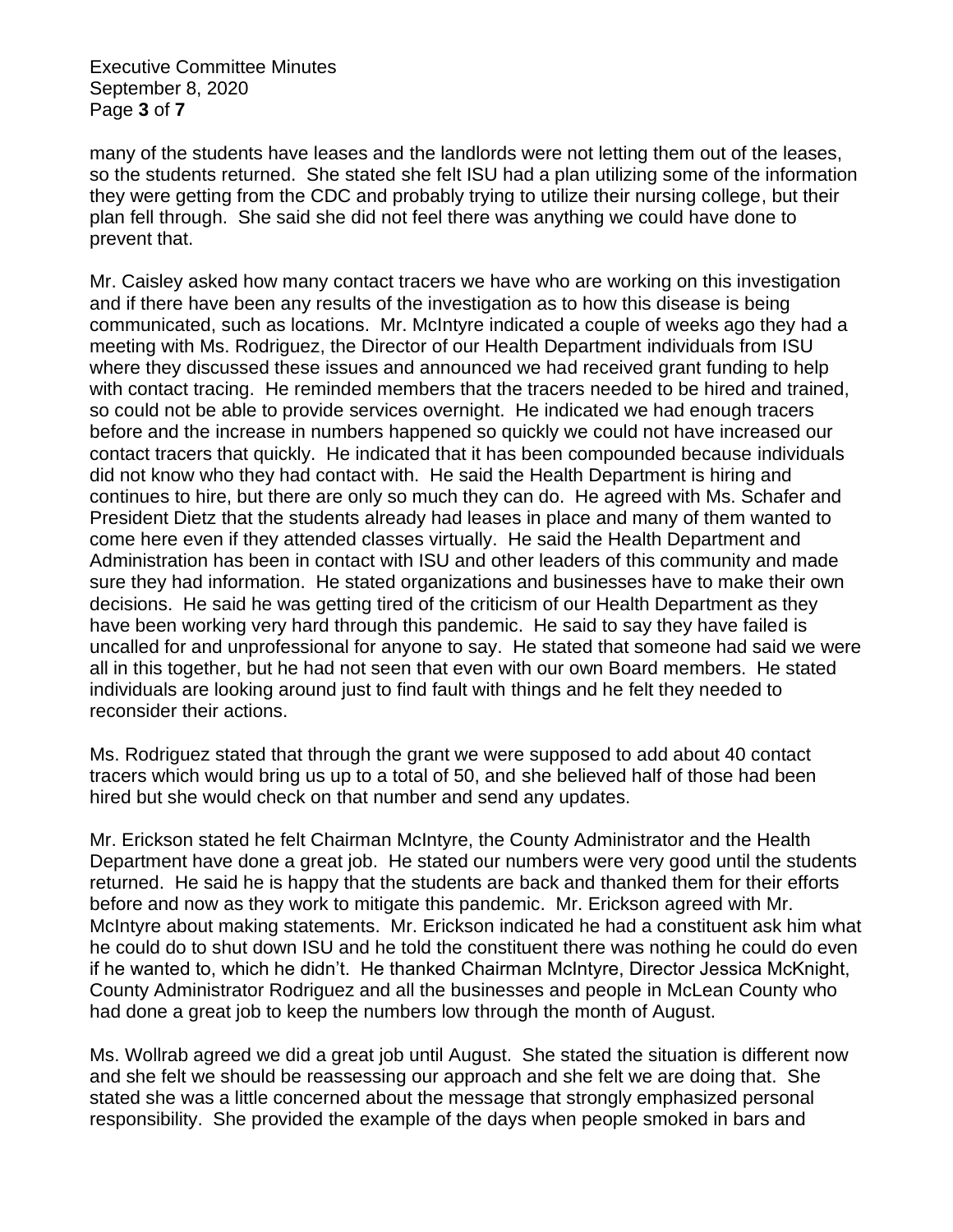Executive Committee Minutes September 8, 2020 Page **4** of **7**

restaurants and it was the Health professionals and possibly Health Department that spoke up and said to public leaders they had to do something to outlaw indoor smoking where it could damage other people. She stated she was looking for similar actions for this situation where we need a stronger message. Mr. McIntyre indicated the Health Department cannot come out and make demands for ordinances. Ms. Wollrab stated she was asking them to suggest what should be done. Mr. McIntyre indicated the Board of Health would be looking at that tomorrow night. She said she is asking the Board of Health and Health Department to suggest to Universities and Municipalities ways to encourage people to take more personal responsibility. She stated should look at the University of Illinois' message to their students to follow guidelines or be taken out of the universities as there needed to be similar messages. Ms. Wollrab stated she agreed we all need to come together and have one strong voice before this becomes rampant.

Ms. Schafer stated originally the State was going to hire all the contact tracers and then the State said they would just give funds. She indicated the State's plan was to ramp up the number of contact tracers and the ramp up would go into October with our estimated number of tracers to be 35-40. She stated even if we had that number now it would not be enough. She stated she felt a lot of people were giving suggestions and making statements when they do not realize how the process works as there is a lot of information out there and it is a complicated picture for everyone to understand. She also reminded everyone that the Board of Health would be discussing this matter at their meeting tomorrow.

Mr. Gordon asked Ms. Schafer to convey to the Board of Health the concern of several County Board members have about the urgency with which actions need to be taken. He agreed that the University of Illinois statement was very strong and felt the challenge has not being met by Illinois State University. He said there has been an executive order by Mayor Koos of no gatherings larger than 10 but felt that meant we would see a lot of gatherings of smaller numbers but was not sure how many people will be wearing masks. Ms. Schafer stated she mentioned last month what Universities and Municipalities are doing to assist. She stated if number increase then mitigation measures will be the same at Region 4.

Mr. George Gordon, Chairman of the Justice Committee presented for action a request to approve an Emergency Appropriation Ordinance Amending the McLean County Fiscal Year 2020 Combined Annual Appropriation and Budget Ordinance for the Circuit Clerk's Department

Motion by Gordon/Caisley to recommend approval of an Emergency Appropriation Ordinance Amending the McLean County Fiscal Year 2020 Combined Annual Appropriation and Budget Ordinance for the Circuit Clerk's **Department** 

Motion Carried. Roll Call Vote - all present voted aye including Chairman McIntyre

Mr. Gordon presented for action a request to approve an Emergency Appropriation Ordinance Amending the McLean County Fiscal Year 2020 Combined Annual Appropriation and Budget Ordinance for the Coroner's Department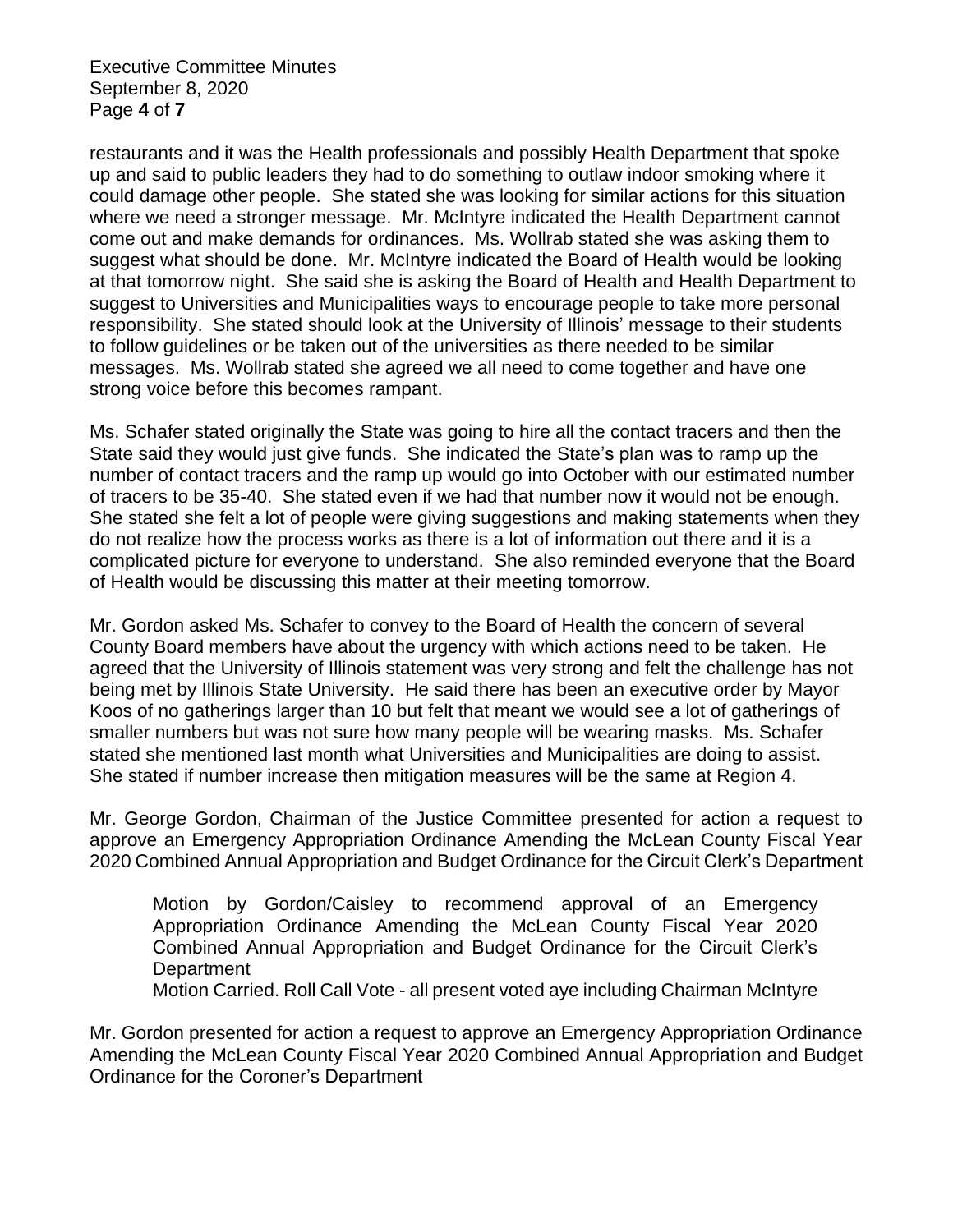Executive Committee Minutes September 8, 2020 Page **5** of **7**

> Motion by Gordon/Schafer to recommend approval of an Emergency Appropriation Ordinance Amending the McLean County Fiscal Year 2020 Combined Annual Appropriation and Budget Ordinance for the Coroner's Department Motion Carried. Roll Call Vote - all present voted yes including Chairman McIntyre.

Mr. Gordon indicated the Justice Committee had no further items for action today but would have additional items for the Board next week. Chairman McIntyre asked if there were any questions, hearing none, he thanked him.

Mr. Jim Soeldner, Chairman of the Finance Committee presented for action a request to approve an Ordinance by the McLean County Board Amending the McLean County Code: Specifically, Chapter 108 Personnel Policies and Procedure, Section 34.

Motion by Soeldner/Caisley to recommend approval of an Ordinance by the McLean County Board Amending the McLean County Code: Specifically, Chapter 108 Personnel Policies and Procedure, Section 34.

Motion Carried. Roll call vote – all members present voted yes including the Chairman

Mr. Soeldner presented for action a request to approve an Ordinance by the McLean County Board Amending the McLean County Code; Chapter 108 Personnel Policies and Procedure, Section 40.

Motion by Soeldner/Metsker to recommend approval of an Ordinance by the McLean County Board Amending the McLean County Code; Chapter 108 Personnel Policies and Procedure, Section 40. Motion Carried. Roll call vote – all members present voted yes including the Chairman

Mr. Soeldner indicated they had nothing further to present for action today but would have items for the Board next week. Mr. Soeldner thanked the Treasurer for keeping the Finance Committee up to date on the status of the County's finances. He also thanked Administration for all of their work on the budget. Mr. McIntyre agreed and thanked Staff for the work they have been doing on the budget during this time of crisis. Chairman McIntyre asked if there were any questions; hearing none, he thanked him.

Mr. Chuck Erickson, Vice Chairman of the Land Use and Development Committee indicated they had no items for action today nor for the Board next week. Chairman McIntyre asked if the Committee had any questions, hearing none, he thanked her.

Mr. Jacob Beard, Vice Chairman of the Property Committee indicated he had no action items for the Committee but would have items for the Board next week. Chairman McIntyre asked if there were any questions; hearing none, he thanked him.

Ms. Camille Rodriguez, County Administrator presented for action a request to approve critical hire requests.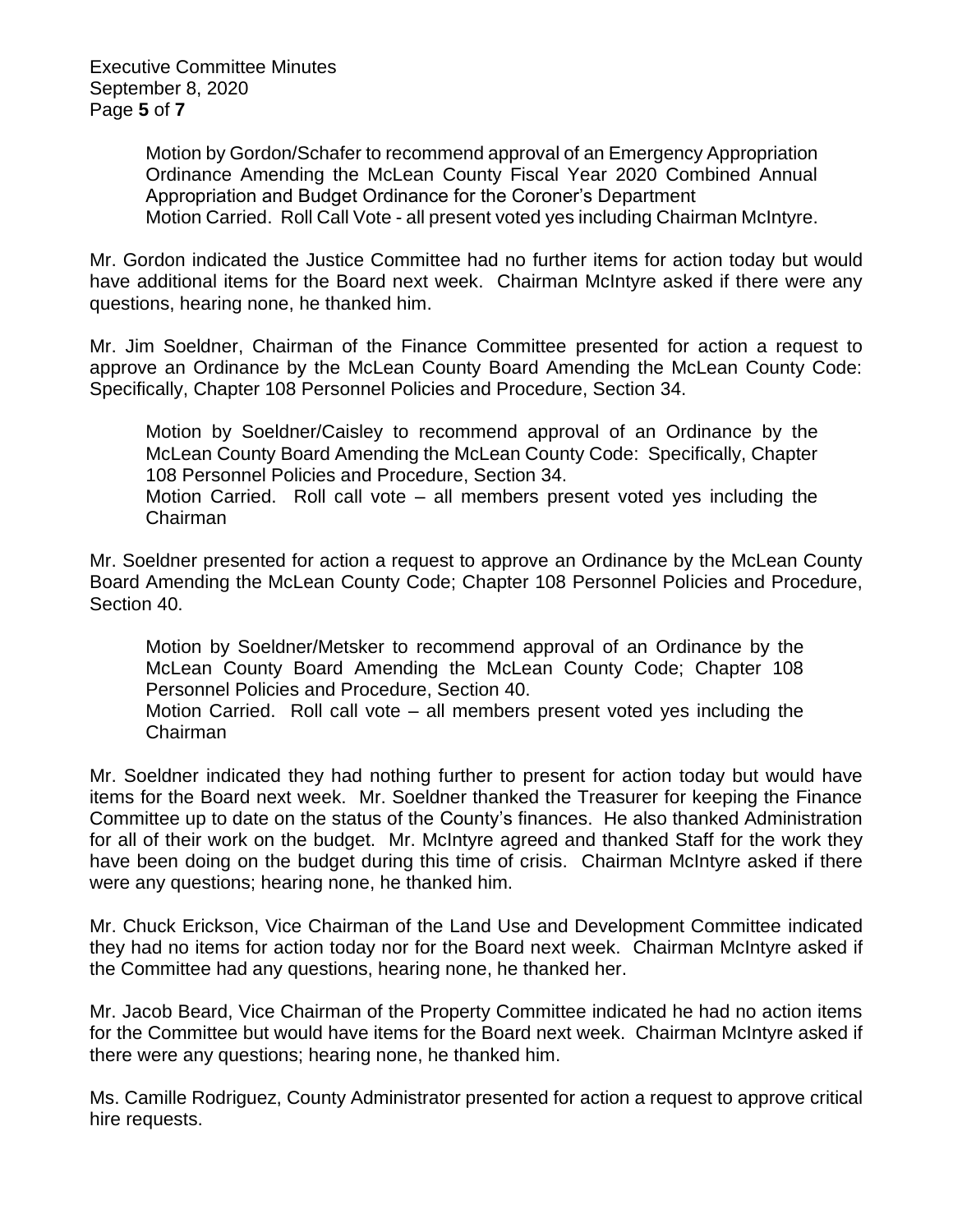Motion by Caisley/Gordon to approve the critical hire requests. Motion Carried. Roll Call Vote - all members present voted yes including the Chairman

Ms. Rodriguez presented for action a request to approve a Resolution of the Mclean County Board Continuing the Declaration of a Disaster Pursuant to Section 11 of the Illinois Emergency Management Agency Act.

Motion by Gordon/Soeldner to recommend approval of a Resolution of the Mclean County Board Continuing the Declaration of a Disaster Pursuant to Section 11 of the Illinois Emergency Management Agency Act. Motion Carried. Roll Call Vote – all members present voted yes including the Chairman

Ms. Rodriguez presented for action a request to approve an Amended Resolution Establishing a Holiday Schedule for County Employees for the year 2020.

Motion by Schafer/Wollrab to recommend approval of an Amended Resolution Establishing a Holiday Schedule for County Employees for the year 2020. Motion Carried. Roll Call Vote – all members present voted yes including the Chairman.

Ms. Rodriguez presented the recent employment activity report. Chairman asked if there were any questions, hearing none he thanked her.

Chairman McIntyre stated under other business that in the last 6 months we have gone through a crisis situation and a pandemic that no one has experienced before or planned for that has created a lot of anxiety and stress. He reminded everyone that we have agencies including the Triage Center for individuals to turn to. He said he always thought that during time of crisis people pulled together, but that he has not always seen that and hoped we would do that. He asked Committee members to pass along to other Board members that when something comes up that someone is unhappy with or alarmed about to please try to follow the proper channels. He indicated they should go to the proper committee's Chairman and try to follow protocol and keep some decorum, so situations can be worked through. He said some over-react because of the stress and anxiety and we need to take a step back and look at where are. He said he is very proud of our County and has always been proud of the fact we have been able to come together and work on issues even though we represented different political parties. He said that over the years many members have gotten to know each other and created friendships that go along with working together no matter the political party. Mr. McIntyre said he is alarmed by the amount of dissention we have had where some of it is for nothing more than political gain and he hated to see that. He said he knew many Members have genuine concerns and asked them to do go about resolution the proper way and try to work together.

Mr. McIntyre stated many decisions have been made in situations that change almost daily which makes it hard to plan things; and people are missing the point if they sit back and point